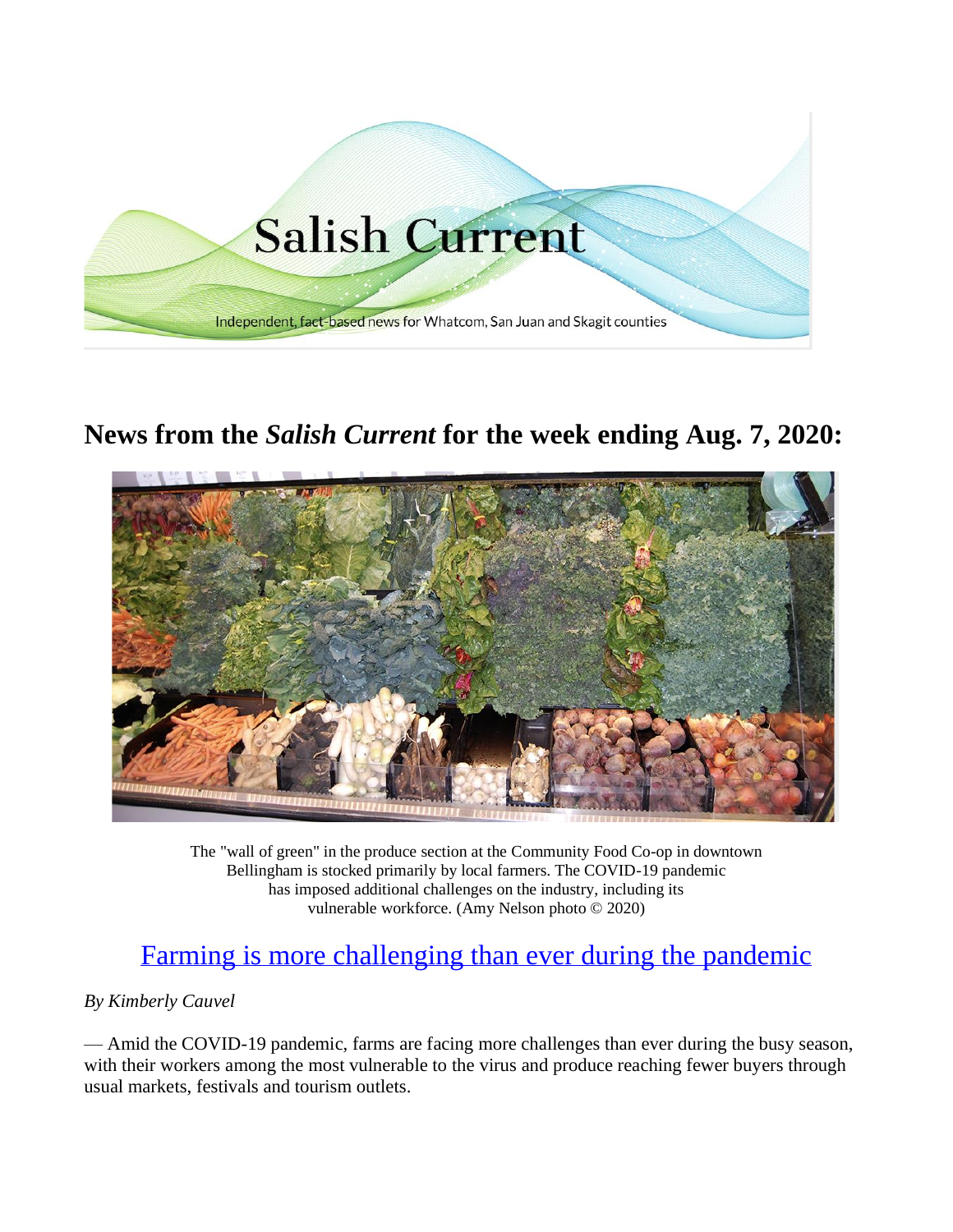"The pandemic has been a very serious problem," Save Family Farming Executive Director Gerald Baron said.

It's exacerbating existing weaknesses — and inequalities for consumers who rely on schools, senior centers and assistance programs — in the local food supply chain, according to the Whatcom County Food System Committee. [Read more here...](https://salish-current.org/2020/08/07/farming-is-more-challenging-than-ever-during-the-pandemic/) 

## ['A very complex issue': Ramel gives update](https://salish-current.org/2020/08/05/a-very-complex-issue-ramel-gives-update-on-san-juan-islands-ferry-delays/) [on San Juan Islands ferry delays](https://salish-current.org/2020/08/05/a-very-complex-issue-ramel-gives-update-on-san-juan-islands-ferry-delays/)

\*

### *By Mike Sato*

— "It's a very complex issue we deal with on a weekly basis," said Rep. Alex Ramel (D-Bellingham) in response to major Washington State Ferries (WSF) delays faced by passengers on the San Juan Islands route.

"We're in a pandemic and the most important thing has been to keep things moving," the 40th legislative district representative said. [Read more here...](https://salish-current.org/2020/08/05/a-very-complex-issue-ramel-gives-update-on-san-juan-islands-ferry-delays/) 

## [Local schools seek parent, student feedback](https://salish-current.org/2020/08/02/local-schools-seek-parent-student-feedback-before-announcing-fall-plans/) [before announcing fall plans](https://salish-current.org/2020/08/02/local-schools-seek-parent-student-feedback-before-announcing-fall-plans/)

\*

### *By Genevieve Iverson*

— *Updated:* As fall school start dates approach, many local districts are waiting to release detailed back-to-school plans amid uncertain COVID-19 health concerns. In the past few weeks, parents and students have been encouraged to participate in a number of communication methods that districts have put in place, such as virtual online calls, surveys and comment portals. Read more here...

*\**

*Salish Current affirms its commitment to work for truth, justice, equality and healing for all people. #SayTheirNames #BlackLivesMatter #NoJusticeNoPeace*

\* \* \*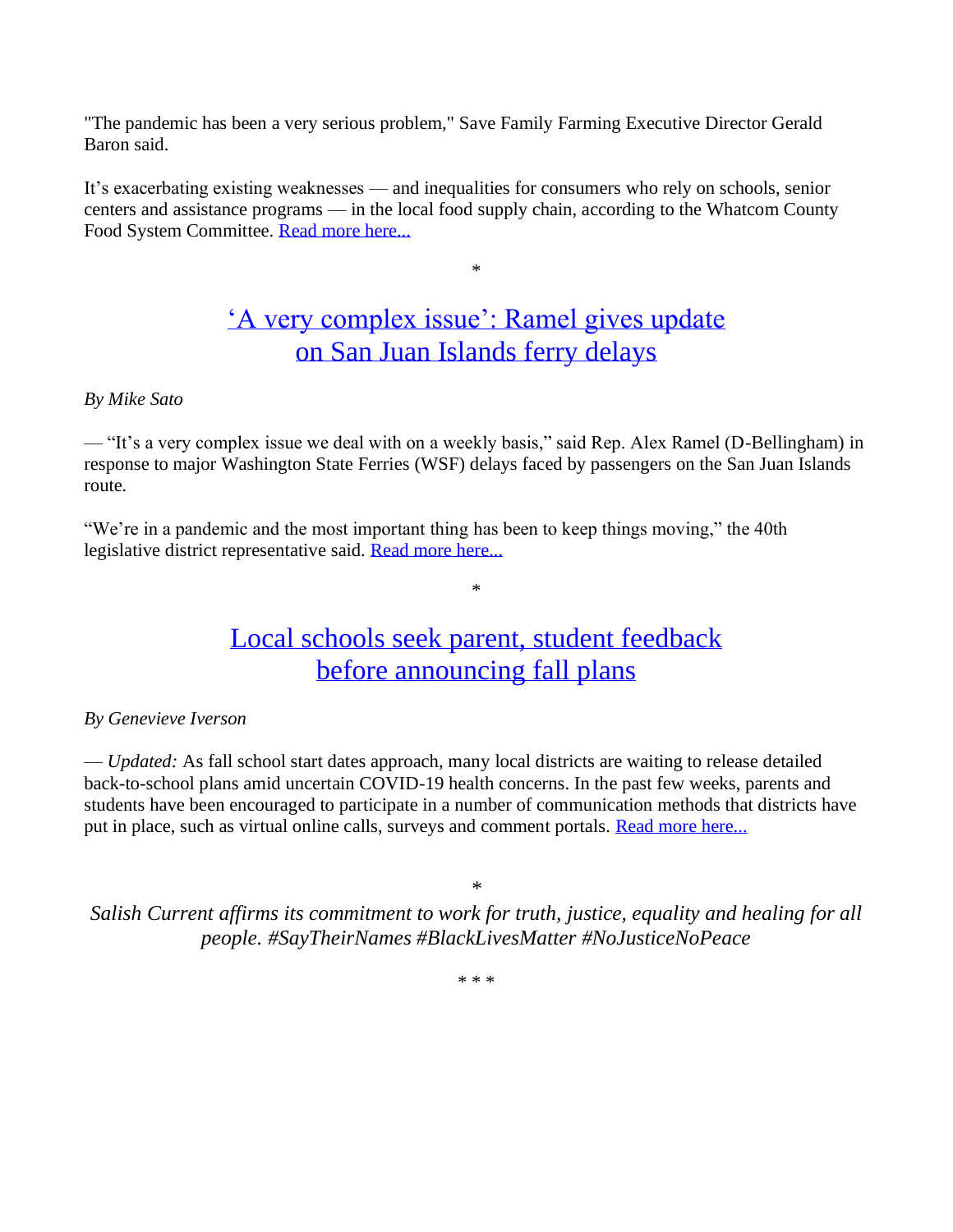# **News from around the region:**

## **Health & Safety**

- Beginning Monday, Whatcom County Health Department will begin field testing a low-barrier, mobile COVID-19 model and have fully operational mobile testing available within two weeks in Whatcom County[.\(WCHD/Whatcom Watch\)](https://www.whatcomtalk.com/2020/08/07/whatcom-county-health-department-and-whatcom-unified-command-partner-to-provide-expanded-low-barrier-covid-19-testing/)
- Whatcom County Health Officer Dr. Greg Stern recommended that public and private schools plan for remote learning for the start of the school year. [\(WCHD/Whatcom Talk\)](https://www.whatcomtalk.com/2020/08/04/whatcom-county-health-officer-recommends-remote-start-for-schools/)
- The first joint meeting between the newly-elected commissioners of the San Juan County Public Hospital District and the San Juan Island Fire and Rescue District ended abruptly after a vulgar statement was made by fire commissioner Frank Cardinale. Public Health District commissioners would like Cardinale removed from the steering committee working toward integration of the two entities and questioned the merger itself. (San Juan Journal)
- Whatcom County residents are asked by the county health department to take a 10-minute online [survey](https://wwu.az1.qualtrics.com/jfe/form/SV_cSF1H1pvHMhUxbT) seeking to understand people's choices to adopt personal prevention practices such as limiting social gatherings or wearing masks in public or social settings. [\(WCHD\)](https://wwu.az1.qualtrics.com/jfe/form/SV_cSF1H1pvHMhUxbT)

## **Education**

- Bellingham, Ferndale, Mount Baker and Meridian schools will begin remote learning for the start of the school year in September. [\(Bellingham Herald\)](https://www.bellinghamherald.com/news/coronavirus/article244732207.html?)
- San Juan Island public schools will begin Sept. 3 with remote learning for nine weeks before evaluating future learning options. [\(San Juan Update\)](https://sanjuanupdate.com/2020/08/san-juan-island-public-schools-fall-re-opening-plan/)
- Anacortes schools will begin the year with remote learning two weeks later than usual on Sept. 14. [\(Anacortes American\)](https://www.goskagit.com/anacortes/news/students-will-start-year-off-online/article_2765d8f4-d692-11ea-b20d-9ba4192a3d63.html)
- The Bellingham School District has created a position to help lead the district to confront institutional bias and carry out new equity practices. The director of equity, diversity and inclusion will support efforts to recruit and develop a more diverse workforce to provide a better racial match between student and teacher. [\(Western Front\)](https://www.westernfrontonline.com/2020/08/04/seeking-workforce-diversity-bellingham-school-district-creates-new-position/)
- The Ferndale School District has received from Moody's Investor Service an Aa2 rating in advance of the district's \$28.6 million bond sale. [\(My Ferndale News\)](https://myferndalenews.com/ferndale-school-district-keeps-high-credit-rating-taxpayers-to-benefit_105810/)

## **Government**

- Primary election results, two top candidates (as of 5 p.m., Aug. 6, 2020)
	- San Juan County District 1 Commission: Christine Minney, Ryan Palmateer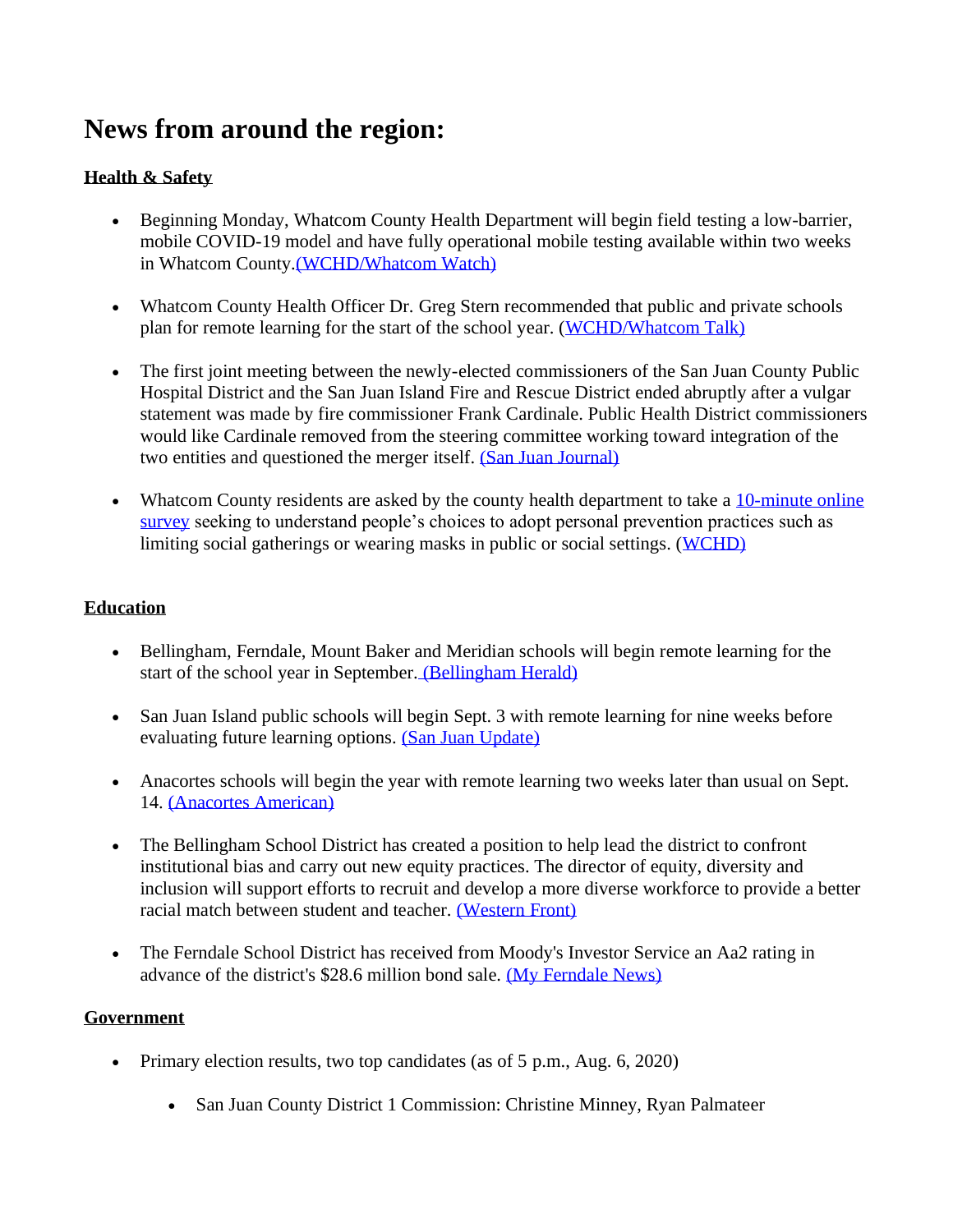- San Juan County District 2: Rick Hughes, Cindy Wolf
- Whatcom County Superior Court Position 2: Evan Jones, James Erb
- Whatcom County Superior Court Position 4: David Freeman, Jim Nelson
- Skagit County Commissioner District 1: Mark Lundsten, Ron Wessen
- Skagit County Commissioner District 2: Peter Browning, Mary Hudson
- Skagit County Superior Court Position 3: Tom Seguine, Elizabeth Yost Neidzwski
- Skagit County PUD Commissioner District 1: Kenneth Goodwin, Andrew Miller

## • Port of Bellingham

The next meeting of the Port of Bellingham Commission is scheduled for Aug. 11 at 4 pm. Click here for [how to participate.](https://www.portofbellingham.com/AgendaCenter/ViewFile/Agenda/_08112020-447)

- Consent agenda: The Commissioners will adopt the minutes of their July 23 budget [retreat.](https://www.portofbellingham.com/DocumentCenter/View/9547/CA-B)
- Consent agenda: Approval by Commission of a [rental rate structure](https://www.portofbellingham.com/DocumentCenter/View/9543/CA-F) for the new "Downtown Waterfront Site"— the open area near the Pump Track — which put in place contract, liability insurance and fees for managing the open space.
- Sea K Fish Site: Enter Agreed Order with Ecology to perform a Remedial Investigation and Feasibility Study and develop a draft Cleanup Action Plan at the [Sea K Fish cleanup](https://www.portofbellingham.com/DocumentCenter/View/9553/AI-4)  [site](https://www.portofbellingham.com/DocumentCenter/View/9553/AI-4) in the Blaine Marine Industrial Area.
- City of Bellingham The next meeting of the Bellingham City Council is scheduled for Aug. 24 at 7 pm.
- Whatcom County The next Whatcom County Council meeting is scheduled for Sept. 15 at 7 pm. There will be a discussion on the budget. [Click here to participate.](http://www.whatcomcounty.us/3415/Participate-in-Virtual-Council-Meetings)
- San Juan County Superior and District Courts will begin jury trials in the fall if pandemic conditions allow. [\(San Juan Update\)](https://sanjuanupdate.com/2020/08/san-juan-county-courts-prepare-to-resume-jury-trials-come-fall/)

## **Nature**

- The Lake Whatcom Management Program work plan for 2020-2024 which protects the environmental health of the watershed, drinking water and surrounding habitat has been adopted and approved by the City of Bellingham, Whatcom County and the Lake Whatcom Water and Sewer District. [\(Western Front\)](https://www.westernfrontonline.com/2020/08/01/lake-whatcom-protected-for-another-4-years/)
- Noctiluca, a marine algae that turns waters dramatically orange, bloomed in Chuckanut Bay on Tuesday. [\(KOMO\)](https://komonews.com/news/local/noctiluca-bloom-in-chuckanut-bay-may-be-a-first)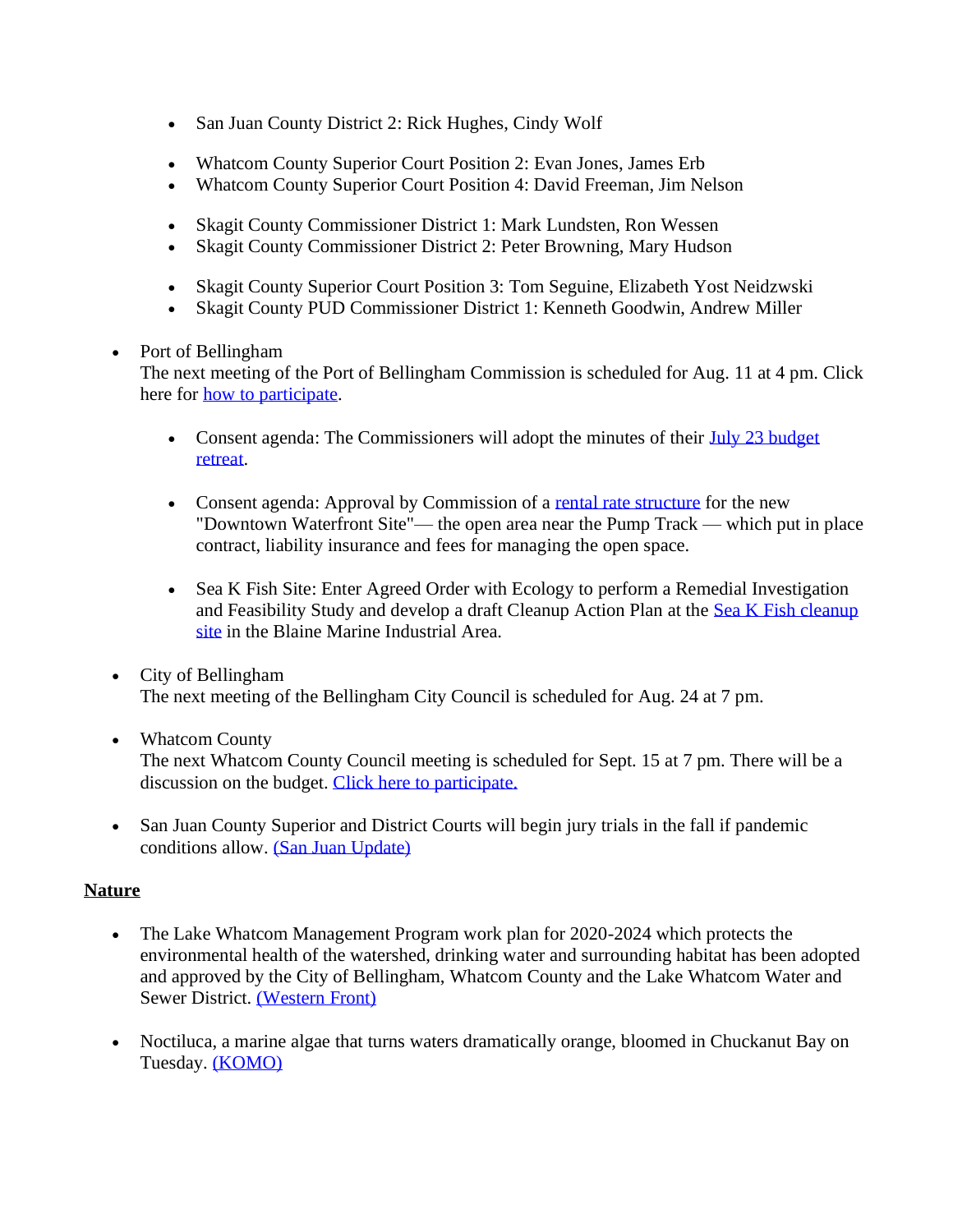• The nonprofit Skagit Fisheries Enhancement Group will improve salmon habitat at Pressentin Park near Marblemount with \$265,600 from a penalty levied against Cooke Aquaculture for allowing Atlantic salmon to escape from net pens in 2017. [\(Skagit Valley Herald/paywall\)](https://www.goskagit.com/news/local_news/local-salmon-project-gets-boost-from-cooke-aquaculture-fine/article_63abc9db-2c65-5151-bcca-e583954dd886.html) 

## **Commentary**

• Since 2004, more than 2,000 American newspapers have gone out of business. *Washington Post* media columnist Margaret Sullivan talks about the decline of local news coverage, a crisis she says is as serious as the spread of disinformation on the internet. Her new book is *Ghosting the News: Local Journalism and the Crisis of American Democracy.* [\(NPR\)](https://www.npr.org/2020/07/30/897134561/the-decline-of-local-news) 

## **Business**

- McClatchy Co., owner of the *Bellingham Herald*, will exit bankruptcy now that a federal bankruptcy judge approved the \$312 million sale of McClatchy Co. to the hedge fund Chatham Asset Management, its largest lender. The federal agency Pension Benefit Guaranty Corporation which takes over pension plans from distressed companies will assume McClatchy's plan. [\(The](https://www.thenewstribune.com/news/business/article244710217.html)  [News Tribune\)](https://www.thenewstribune.com/news/business/article244710217.html)
- Lynden-based Edaleen Dairy reports that their three stores along the Washington-British Columbia border have had 65% less sales than in 2019 due to the border closure. [\(Lynden](https://www.lyndentribune.com/news/edaleen-sales-down-65-at-border-stores/article_b38c9e7c-d6b9-11ea-8248-93145b4ab924.html)  [Tribune/paywall\)](https://www.lyndentribune.com/news/edaleen-sales-down-65-at-border-stores/article_b38c9e7c-d6b9-11ea-8248-93145b4ab924.html)

## **Community**

- Chad A. Schmitt has been charged by Ferndale Police with 3rd degree malicious mischief for damaging an extender pole and protective case for A GoPro camera at July 31 during rallies for Black Lives Matter and support in local police. (My Ferndale News)
- The Whatcom County Library System has boosted its Wi-Fi service around its Deming, Everson, Ferndale and Sudden Valley branch parking lots and at its Birch Bay bookmobile stop for greater community internet access. [\(WCLS/Whatcom Talk\)](https://www.whatcomtalk.com/2020/08/05/whatcom-county-library-system-extends-wifi-service-at-select-branches/)
- The Whatcom County Library System trustees have decided to pursue separate funding approaches to building a new Birch Bay library and to remodel the Blaine Library and will not place a single joint levy on the August 2020 special election ballot. [\(Northern Light\)](https://www.thenorthernlight.com/stories/wcls-wont-pursue-joint-levy-for-blaine-birch-bay-libraries,11177?)
- If you have something to say about Bellingham city projects and policies, check out the new public comment platform, [Engage Bellingham,](https://engagebellingham.org/) and have your say.
- Orcas Island Health Care District commissioners unanimously voted to begin negotiations with Island Hospital to operate a consolidated medical clinic on Orcas Island. [\(Orcas Issues\)](https://orcasissues.com/breaking-news-health-district-will-proceed-to-negotiations-with-island-hospital/)
- The Whatcom Family YMCA which for 40 years has served the Lynden community will not be reopening due to financial uncertainties. [\(Whatcom Family YMCA/Whatcom Talk\)](https://www.whatcomtalk.com/2020/07/31/whatcom-family-ymca-announces-that-the-lynden-ymca-will-not-reopen/)